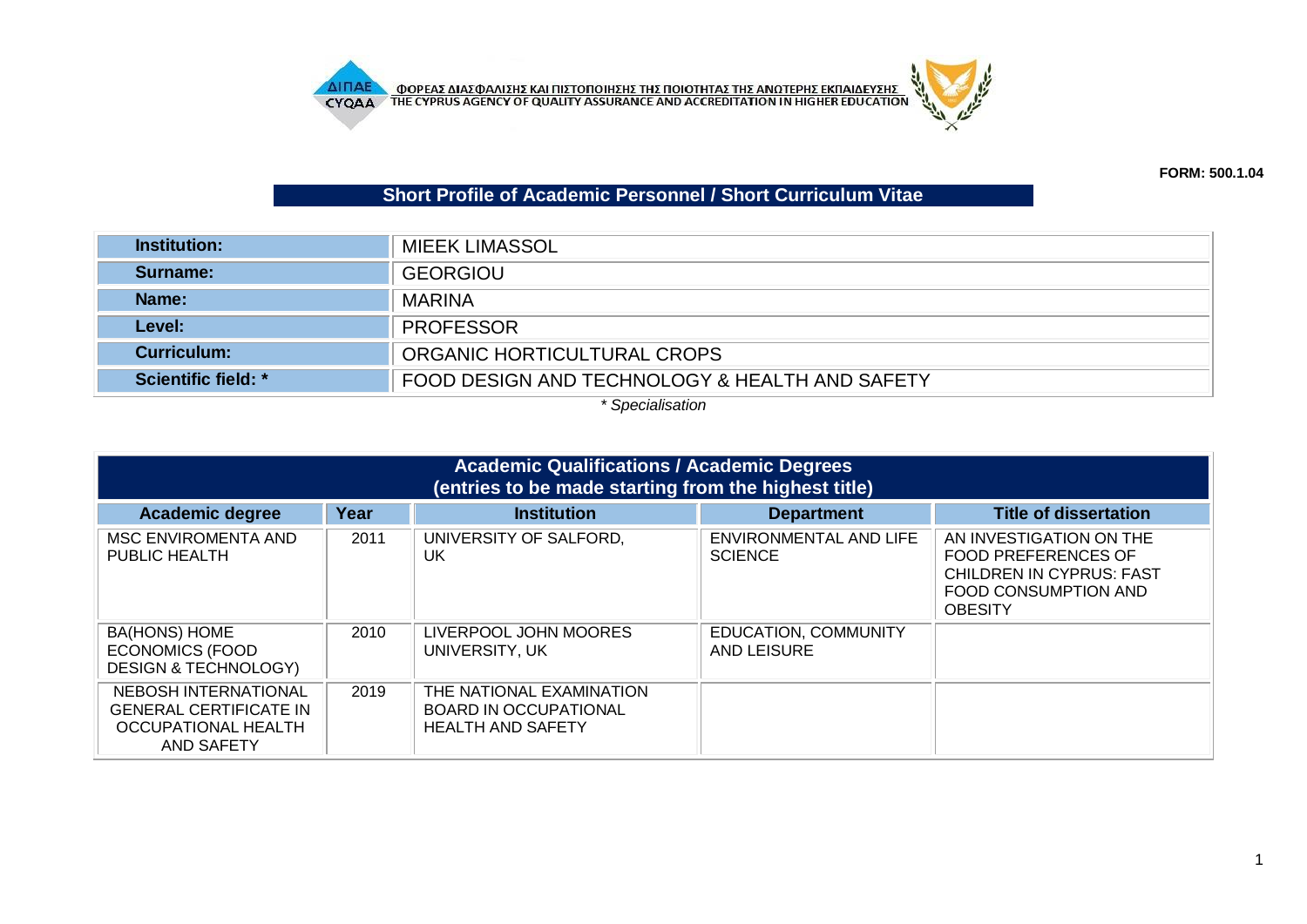| Job history - The three (3) most recent to be registered |              |                          |                      |                                                                                 |
|----------------------------------------------------------|--------------|--------------------------|----------------------|---------------------------------------------------------------------------------|
| <b>Employment Period</b>                                 |              | <b>Employer</b>          | <b>Place of work</b> | Job position                                                                    |
| <b>From</b>                                              | Τo           |                          |                      |                                                                                 |
| 1/2017                                                   | <b>TODAY</b> | <b>UPTOWN SQUARE LTD</b> | <b>LIMASSOL</b>      | <b>QUALITY AND</b><br><b>SAFETY</b><br><b>ASSURANCE</b><br><b>ADMINISTRATOR</b> |
| 10/2012                                                  | 5/2016       | THE LIMASSOL COLLEGE     | <b>LIMASSOL</b>      | <b>PROFESSOR</b>                                                                |
|                                                          |              |                          |                      |                                                                                 |

| Consulting Services and / or Participation in Boards / Committees - To be registered the five (5) most recent |               |              |                                  |                        |
|---------------------------------------------------------------------------------------------------------------|---------------|--------------|----------------------------------|------------------------|
| Ref.<br><b>Number</b>                                                                                         | <b>Period</b> | Organization | <b>Position or Service Title</b> | <b>Main activities</b> |
|                                                                                                               |               |              |                                  |                        |
|                                                                                                               |               |              |                                  |                        |
|                                                                                                               |               |              |                                  |                        |
|                                                                                                               |               |              |                                  |                        |
|                                                                                                               |               |              |                                  |                        |